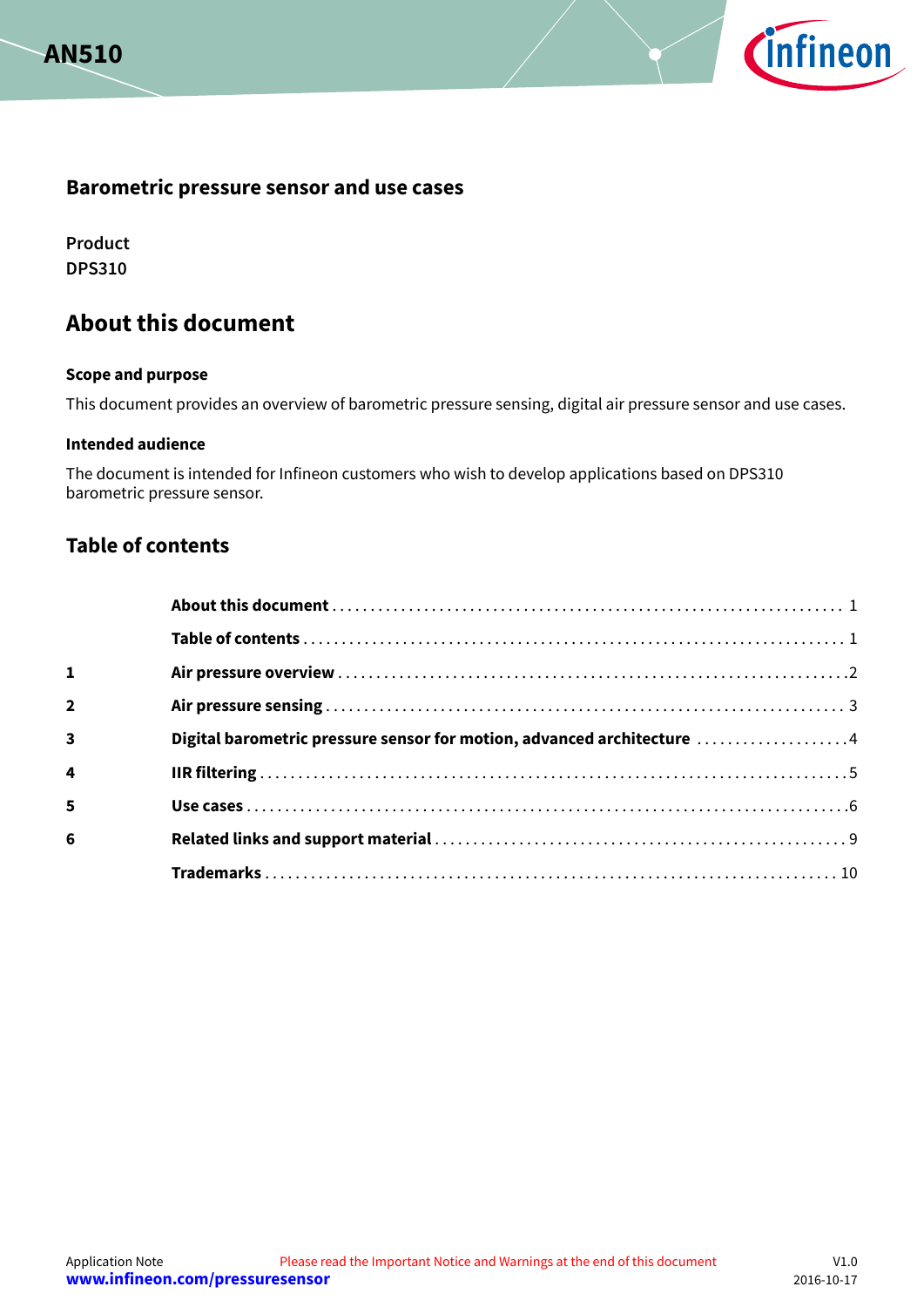

### <span id="page-1-0"></span>**1 Air pressure overview**

# **1 Air pressure overview**

Barometric pressure is the force exerted by the atmosphere at a given point against an object. Fluctuations in barometric pressure are usually a sign of changing weather conditions. Barometric pressure will also vary with altitude and moisture.

Static pressure is the pressure you have if the air isn't moving or if you are moving with the air. Dynamic pressure is the pressure of air that results from its motion. Air wouldn't press against you equally in all directions. It decreases with an increase in speed because of conservation law. Total air pressure , static and dynamic, is what acts on you as you face into the wind and the air collides with your body.

DPS310 is part of environmental sensors family and it can measure air pressure. It is suited for measuring dynamic air pressure or static air pressure. This makes the barometric pressure sensor suitable for motion monitoring like sport, fitness activities and also for altitude metering, drones and indoor navigation.

### **Figure 1 Human body motion, weather and wind speed change the air pressure**

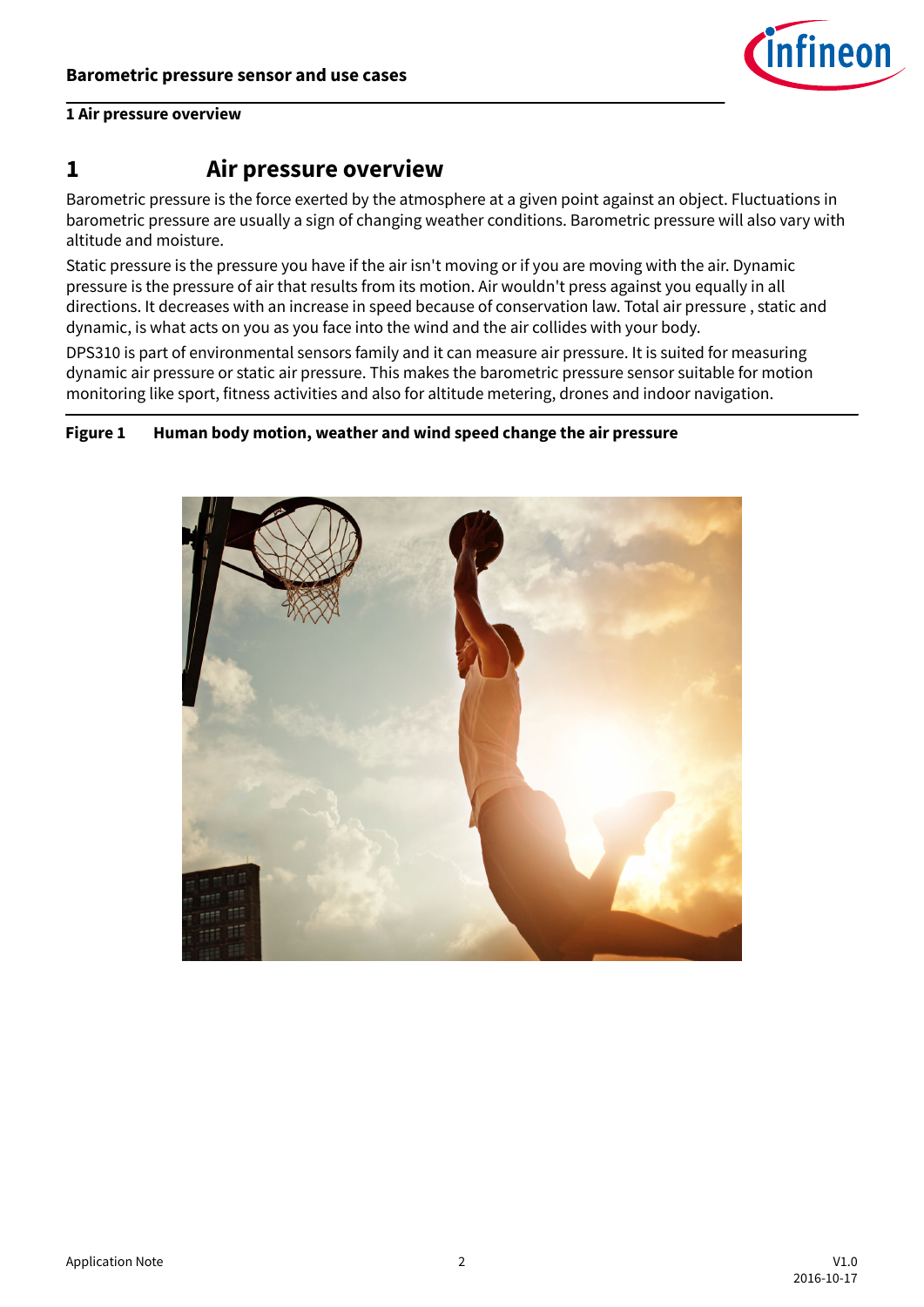

## <span id="page-2-0"></span>**2 Air pressure sensing**

# **2 Air pressure sensing**

Different methods are used to measure the air pressure and calculate altitude or wind speed. Advanced motion monitoring applications have been developed based on dynamic air pressure sensing.

Micro-Electro-Mechanical-System (MEMS) technology is used to produce small form factor sensors for measuring air pressure. The air pressure can be monitored based on piezo-resistive effect. The mechanical stress into diaphragm generated by air force relative to a reference pressure cavity cell under the diaphragm. This is described in the picture below.





These type of sensors are quite popular in the portable weather stations market where barometric pressure resolution in mBar is enough. These type of sensors have nonlinear temperature response and require more complex calibration. Also, due to high pressure noise level, these sensors cannot cover all applications which require low pressure noise, fast transient response, temperature stability and low power.

Capacitive MEMS technology offers excellent pressure noise, very good pressure accuracy and low power. The capacitive pressure sensing cell is shown in the picture below:

## **Figure 3 Capacitive pressure sensing cell structure and bridge configuration**



This technology offers better performance in motion tracking applications. The pressure measurement is a differential measurement between sensing and reference cells which offer better temperature stability and low pressure noise. The power consumption on the sensor cell is 50% or less than resistive type of sensor cell bridge. Advanced motion detection applications can utilize the capacitive sensor technology. It is possible to detect body movements like walking or climbing by using only a pressure sensor.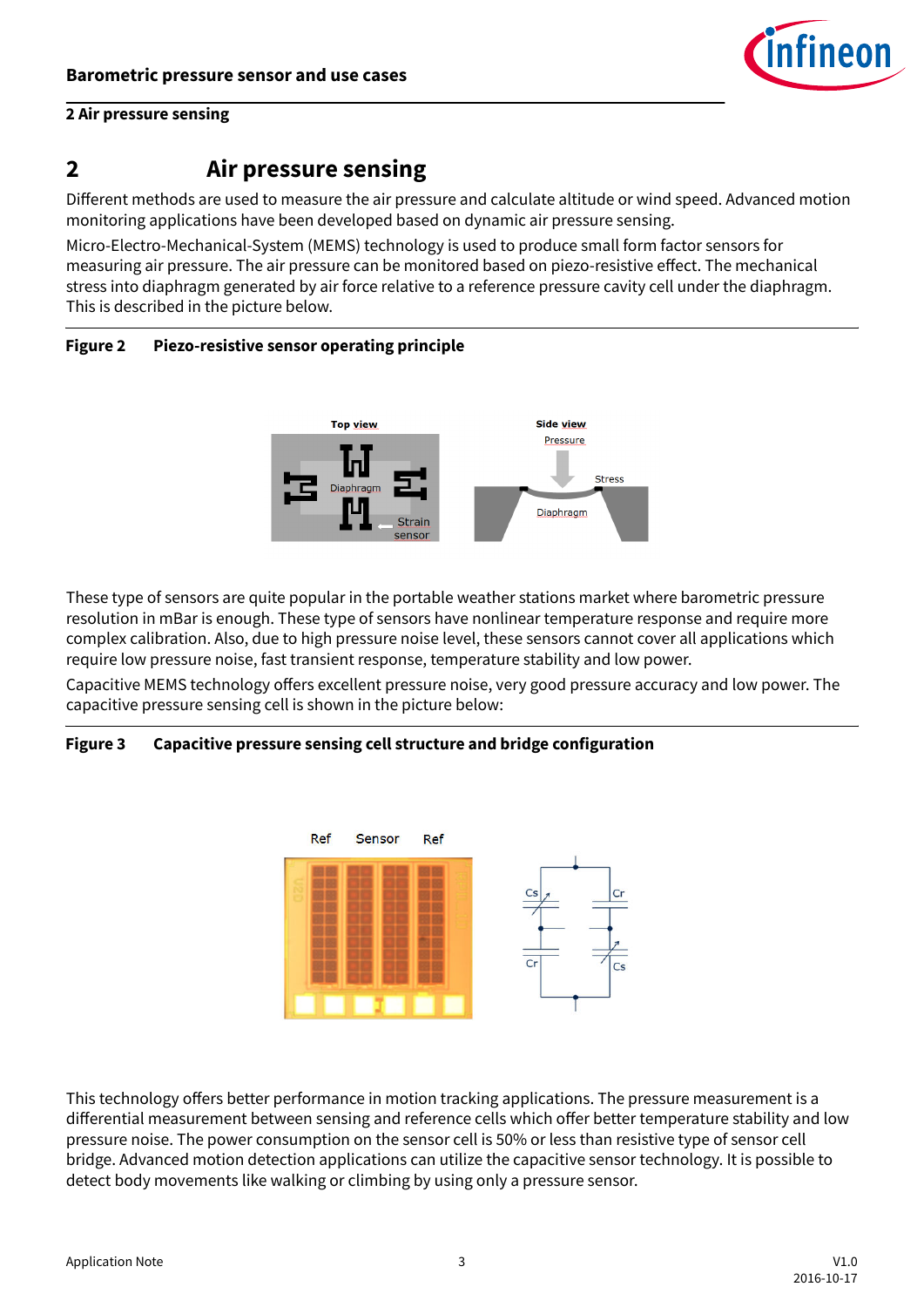

## <span id="page-3-0"></span>**3 Digital barometric pressure sensor for motion, advanced architecture**

# **3 Digital barometric pressure sensor for motion, advanced architecture**

DPS310 is a digital barometric pressure sensor based on capacitive MEMS technology for optimal operation in variable environmental conditions. Every sensor is individually calibrated in production line and the calibration coefficients are stored in a sensor One-Time-Programmable (OTP) Memory to achieve best pressure noise performance.

DPS310 architecture is optimized to achieve high pressure measurement accuracy and offer a FIFO type measurements data buffer. The sensor architecture is presented in the picture below:





The pressure calculation formula can be customized on system level. The compensated values are calculated in the host device and algorithms such as filters can be modified easily. More details about pressure calculation formula, measurements rates and pressure noise are available in the DPS310 datasheet.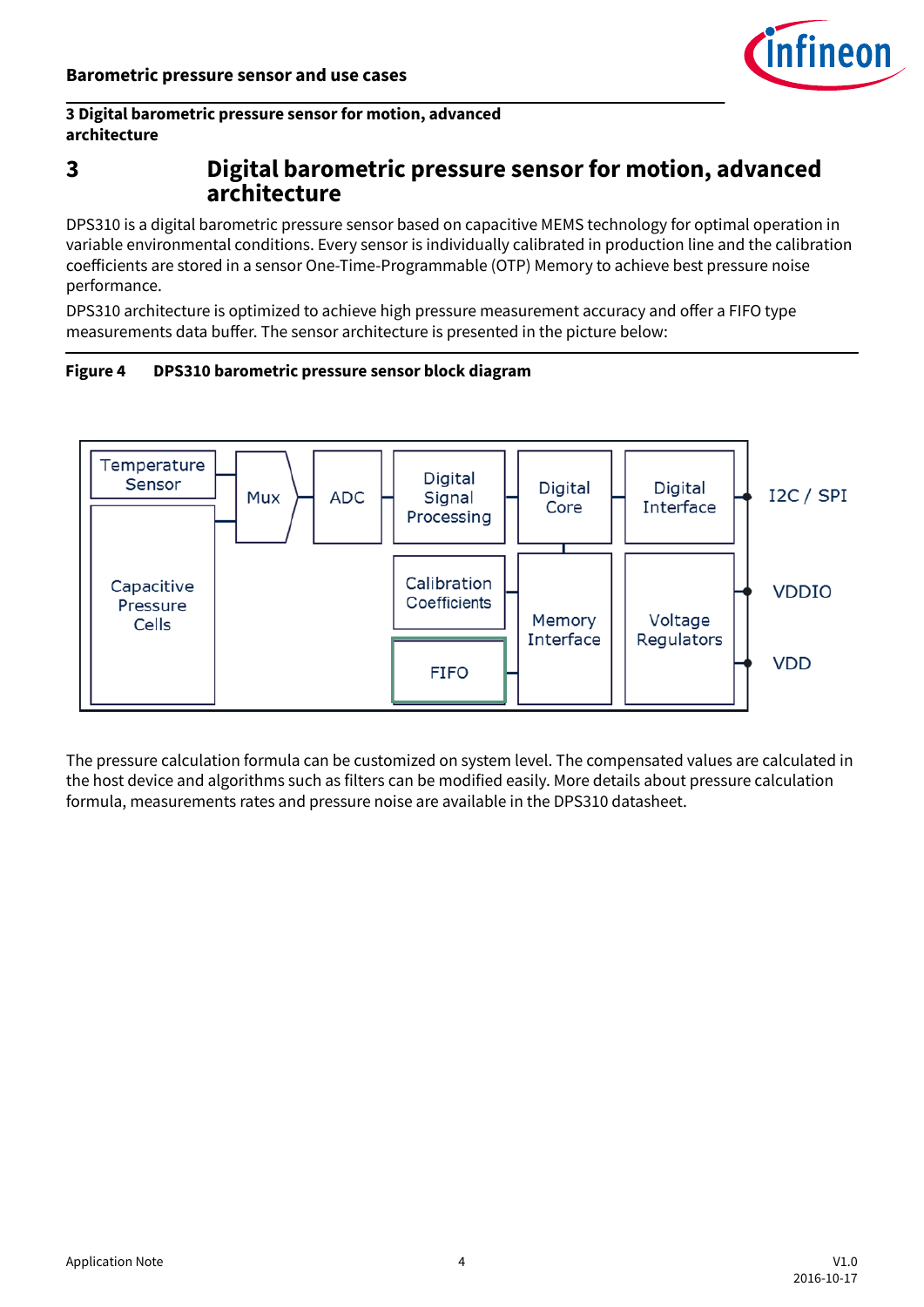

## <span id="page-4-0"></span>**4 IIR filtering**

# **4 IIR filtering**

Infinite impulse response (IIR) is a property applying to linear time-invariant system like atmospheric air. The IIR filtering enable air pressure sensing applications to distinguish between different type of air turbulence generated by weather, fitness activities, etc.

Software realization of the Low Pass IIR filter can be like below:

Output = history + filter\_coeff \*(current\_sample - history)

history = previous output

The change from one filter output to the next is proportional to the difference between the previous output and the next input

Where filter coeff will determine filter decay-ramp up time and proportionality/weigtage to deviation from history

Similar, the software realization of the High Pass II filter can be like below:

Output = filter\_coeff \* (history + current\_sample – previous\_sample)

-A large filter\_coeff implies that the output will decay very slowly but will also be strongly influenced by even small changes in input. A small filter\_coeff implies that the output will decay quickly and will require large changes in the input (i.e., (x[i] - x[i-1]) is large) to cause the output to change much

The IIR filtering implementation on the software application level offer advantages of simplicity, flexibility and customization. This will enable DPS310 to be used simultaneously by different software applications like altitude metering, weather station and sport activities.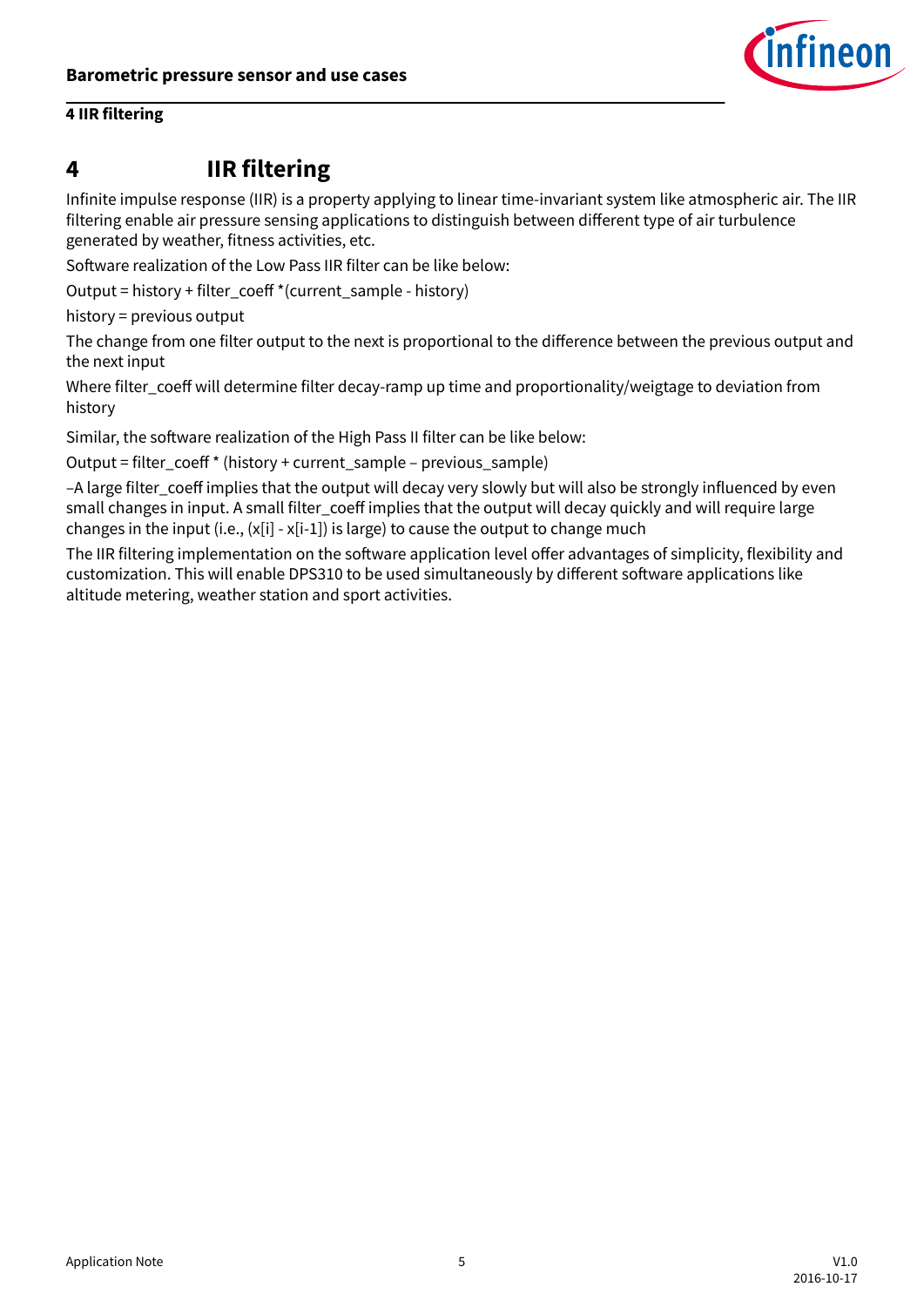

### <span id="page-5-0"></span>**5 Use cases**

# **5 Use cases**

Drones driven by automatic pilot become popular due to high accuracy and fast transient response of the barometric pressure sensors. We can find now in the market drones flying at fixed point and taking pictures.

DPS310 can be operated at 32 measurements per second and offering 10cm height tolerance stability in the context of fast transient response and variable ambient temperature. The picture below is showing a microdrone equipped with automatic pilot and camera for surveillance.

### **Figure 5 Surveillance drone driven by automatic pilot based on capacitive barometric pressure sensor DPS310**



Wearable devices are equipped now with sensors for monitoring sport activities. Accelerometer is the most popular sensor for steps counting and current consumption is less than 1.5mA. For professional users the battery life time can be an issue. DPS310 can sense the air turbulence generated by human body when walking or running. Also it can distinguish between stepping and climbing up and down due to dynamic monitoring of static barometric pressure and also dynamic air pressure. All sensing activity is doable at less than 0.35mA current consumption on the sensor level. The picture below is showing a smart-watch equipped with sensors for sport and fitness activities tracking. DPS310 can run in background mode in full speed and different software applications will compile the readout data and show absolute altitude, relative altitude, elevation of the starting point, step conting, etc.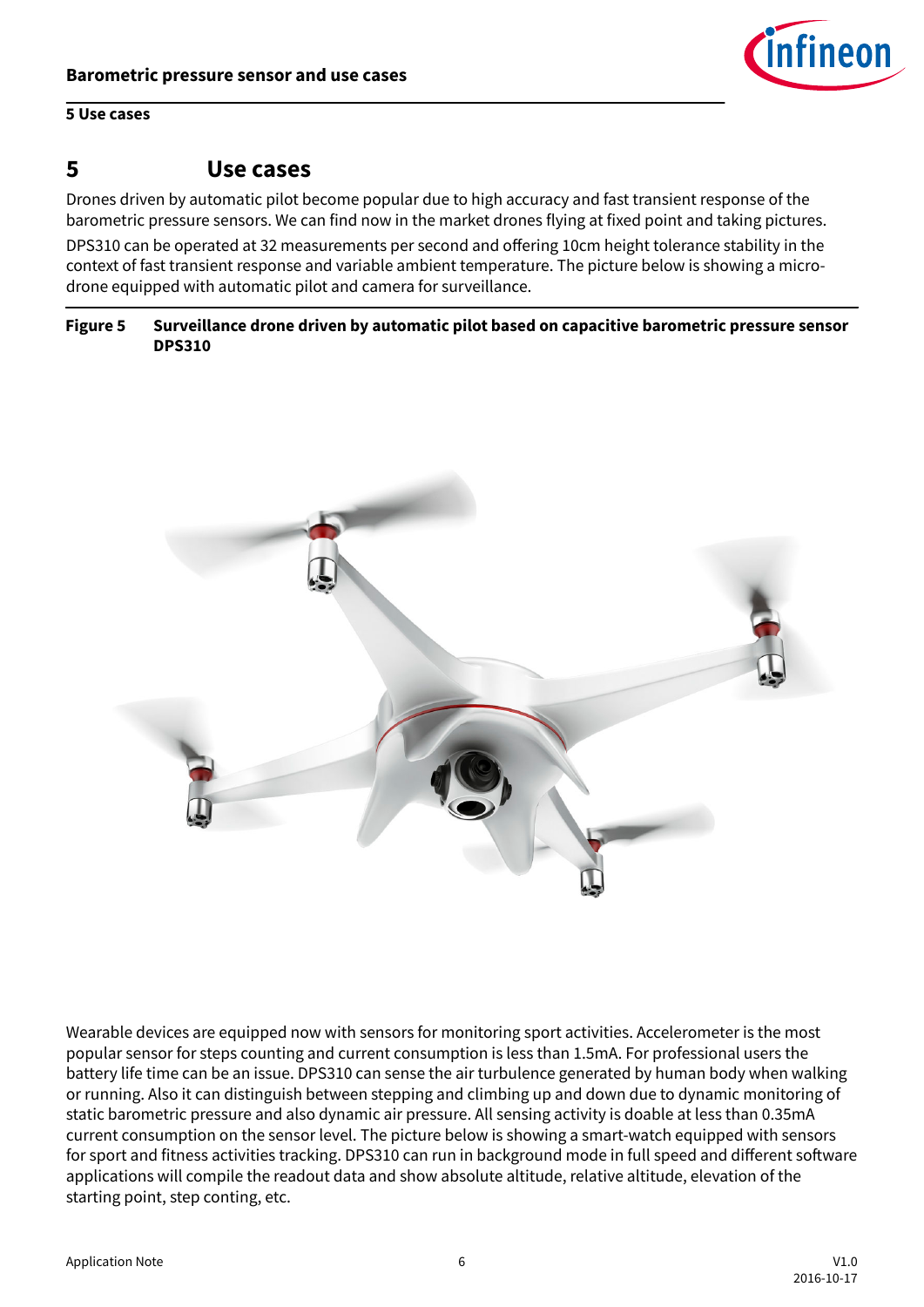

### **Figure 6 Wearable devices equipped with sensors for sport activities tracking**



Smart clothes, shoes and other accessories industries are expected to offer in the future new products for sport, fitness and well-being. Capacitive sensing technology is offering the solution for the applications involving human body motion.

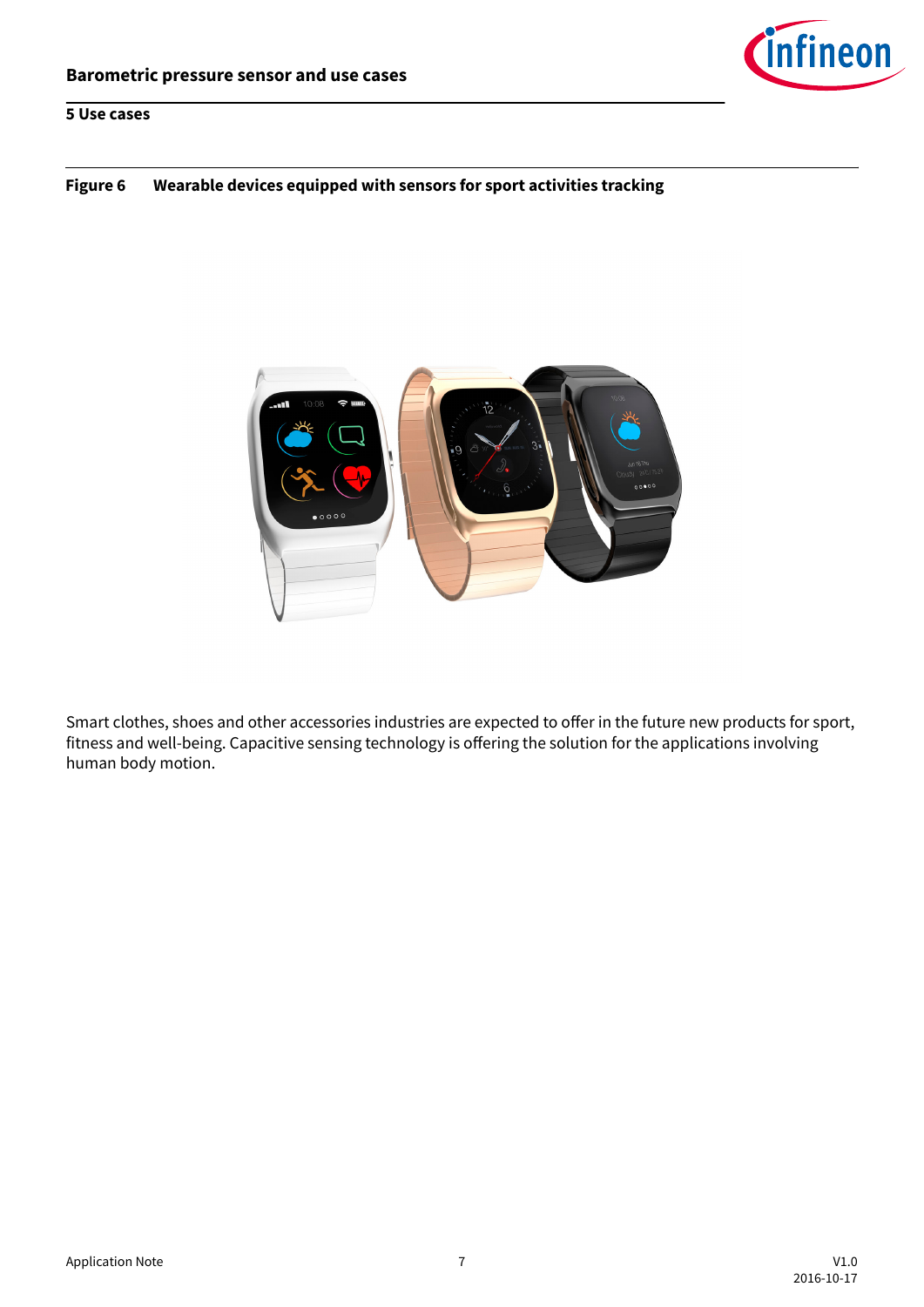

# **5 Use cases**



**Figure 7 Capacitive air pressure technology for motion**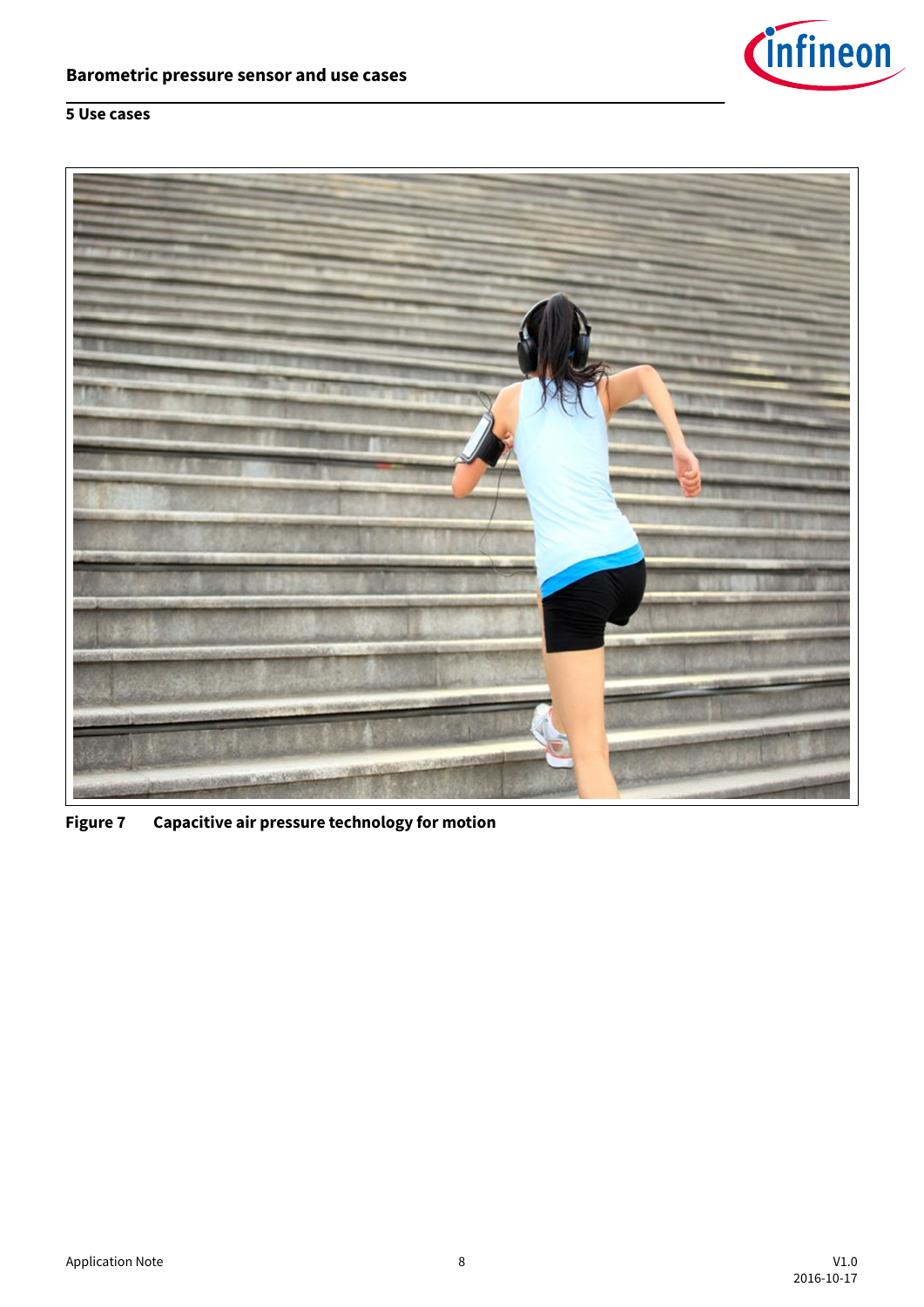

### <span id="page-8-0"></span>**6 Related links and support material**

# **6 Related links and support material**

A selection of useful internet shortcuts.

- Power Management selection guide
	- **<http://www.infineon.com/powermanagement-selectionguide>**
- Search videos
	- **<http://www.infineon.com/mediacenter>**
- Where to buy
	- **<http://www.infineon.com/wheretobuy>**
- Cross reference search
	- **<http://www.infineon.com/crossreference>**
- Evaluation boards
	- **<http://www.infineon.com/evaluationboards>**
- Package information
	- **<http://www.infineon.com/packages>**
- Contact and support
	- **<http://www.infineon.com/support>**